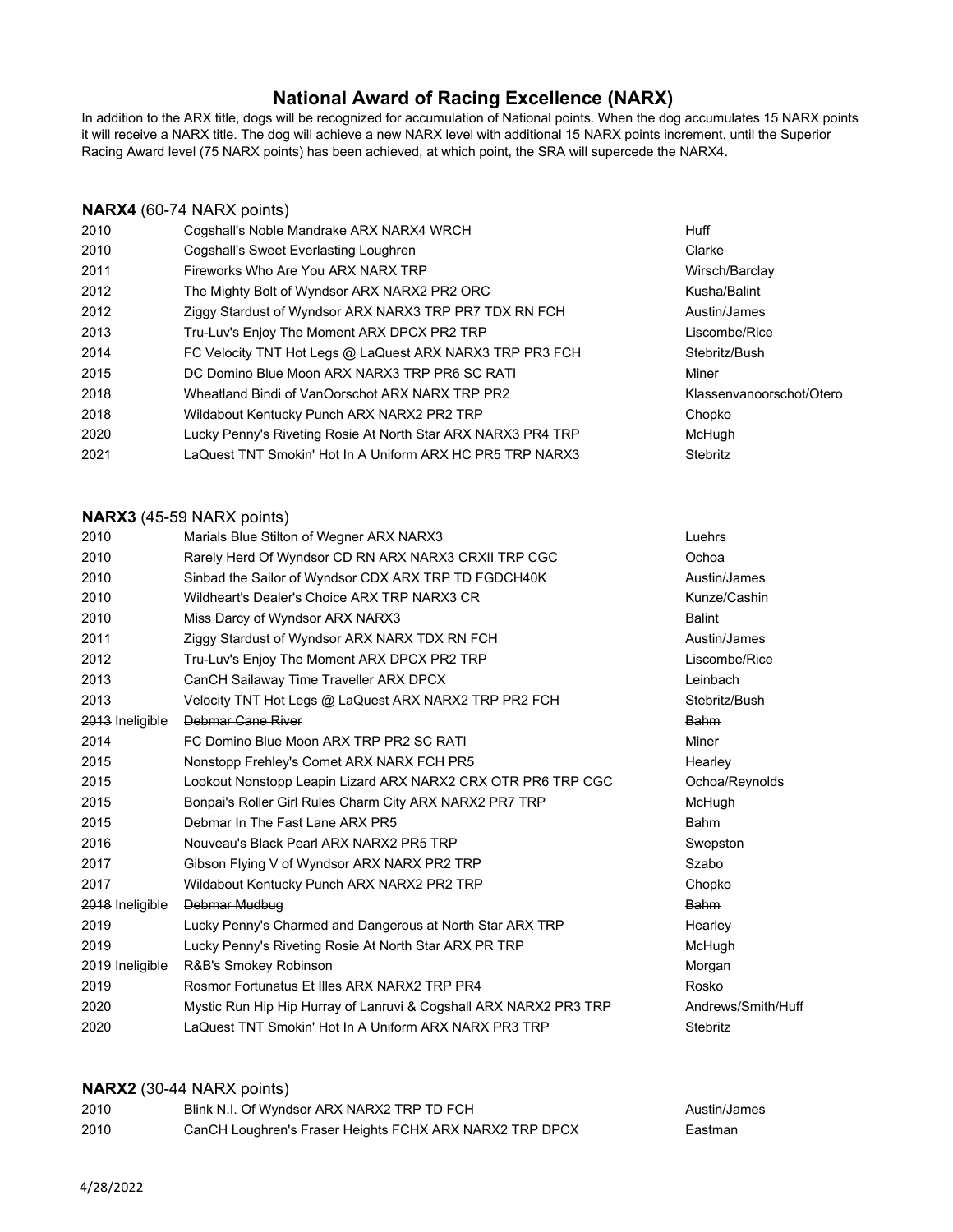| 2010            | Fallowfield Twist of Fate ARX TRP NARX2                          | Cashin        |
|-----------------|------------------------------------------------------------------|---------------|
| 2010            | <b>Fireworks Eminence Front ARX NARX2</b>                        | Szabo         |
| 2010            | Marial's Swift Current ARX NARX2 NAJ                             | Arthur        |
| 2010            | MACH CH Marial's Pepper Jack of Wegner ARX NARX2 TRP DPCX MX MXJ | Smith/We      |
| 2011            | The Mighty Bolt of Wyndsor ARX NARX ORC                          | Kusha/Ba      |
| 2012            | Velocity TNT Hot Legs @ LaQuest ARX                              | Stebritz/B    |
| 2012            | Nonstopp Nadal of Wyndsor CD RN ARX NARX TRP PR3 CRX OTR FCH CGC | Ochoa/Re      |
| 2012 Ineligible | Debmar Cane River                                                | <b>Bahm</b>   |
| 2013            | Bonpai's Roller Girl Rules Charm City ARX PR TRP                 | McHugh        |
| 2014            | Lookout Nonstopp Leapin Lizard ARX NARX CR OTR PR3 TRP CGC       | Ochoa/Re      |
| 2014            | FC Debmar After Midnight At Fairchase ARX SC NARX PR2 TRP        | Williams      |
| 2015            | Nouveau's Black Pearl ARX PR4 TRP                                | Swepston      |
| 2016            | Wildabout Kentucky Punch ARX NARX PR2                            | Chopko        |
| 2017            | Wheatland Mrs. Thurston Howl The Third ARX                       | Otero         |
| 2017            | Rosmor Fortunatus Et Illes ARX PR2 TRP                           | Rosko         |
| 2017            | FC Rosmor's Strega De Ventus ARX TRP PR2                         | Pulley        |
| 2017            | Shannon Down Blood and Fire ARX TRP                              | Storandt      |
| 2017            | Wildabout Woodford ARX NARX PR                                   | Miner         |
| 2017            | Wylie's Rendezvous With Zen ARX NARX PR3 BN RA CGC RATO          | Thomas/N      |
| 2018            | Debmar Gangland Boss ARX TRP                                     | <b>Bahm</b>   |
| 2018            | UUJ UCH Wylie's An Affair To Remember At Cogshall ARX TRP PR4    | <b>Borton</b> |
| 2019            | Debmar Mafia Boss ARX NARX TRP PR4 BCAT                          | <b>Bahm</b>   |
| 2019            | Mystic Run Hip Hip Hurray of Lanruvi & Cogshall ARX TRP          | Andrews/      |
| 2020 Ineligible | Wheatland Blondi of Van Oorschot                                 | Otero/Kla     |
| 2021            | Dioro Shadow Of The Moon ARX PR TRP NARX                         | Johnson       |
| 2021            | Shannon Down Queen of the North ARX TRP PR NARX                  | Addington     |
| 2021            | Wheatland Sweet N Low ARX PR TRP NARX                            | Otero/Palı    |
| 2021            | Domino It's Fun To Have Fun ARX HC PR TRP NARX                   | <b>Dusel</b>  |
| 2021            | Shannon Down Blood and Fire ARX TRP PR3 NARX                     | Storandt      |
| 2022            | SDW The Winds of Winter At Stardust ARX TRP NARX PR5             | Saunders      |

# **NARX** (15-29 NARX points)

| 2010 | CanCH Ragtime High Plains Drifter Can FCH ARX NARX DPCX   | Gaull               |
|------|-----------------------------------------------------------|---------------------|
| 2010 | CH Marial Wistwind's Color Me Quick TRP ARX NARX FCH DPCX | Mountan             |
| 2010 | CH Windsheen Dashing Dare To Beee ARX TRP DPCX            | Krug/Samuelson      |
| 2010 | FC Tyra of Wyndsor ARX NARX FCH TRP                       | <b>McManus</b>      |
| 2010 | Fireworks Who Are You ARX NARX TRP                        | Wirsch/Barclay      |
| 2010 | Iron Man Of Wyndsor ARX                                   | Wilson              |
| 2010 | Licketysplit Fate to the Wind TRP ARX                     | Damron/Shegogue     |
| 2010 | Loughren Sand Trax of June ARX                            | Clarke              |
| 2010 | Maybach Exelero Pharoa ARX NARX                           | John                |
| 2010 | Mr. Darcy of Wyndsor ARX NARX                             | Balint/Herald       |
| 2010 | Nonstopp Nadal of Wyndsor ARX CRX CGC                     | Ochoa/Reynolds      |
| 2010 | The Mighty Bolt of Wyndsor ARX NARX                       | Kusha/Balint        |
| 2010 | Topaz At The Gamble ARX NARX                              | Elliott             |
| 2010 | Windyglens Blk To The Future ARX NARX CR TRP              | <b>Johnson</b>      |
| 2011 | Lookout Nonstopp Kamikaze                                 | Hearley             |
| 2011 | Surrey Hill U Sunk My Battleship! ARX                     | Lee/Bowers/Anichini |
| 2012 | Fireworks Spellbound ARX TRP PR2                          | Lee/Ostafichuk      |
| 2012 | Lookout Nonstopp Leapin Lizard ARX CR PR                  | Ochoa/Reynolds      |
|      |                                                           |                     |

Smith/Wegner Kusha/Balint Stebritz/Bush C Ochoa/Reynolds Ochoa/Reynolds Thomas/Mymudes Andrews/Smith/Huff Otero/Klaasenvanoorschot Addington/Lyons Otero/Palmer